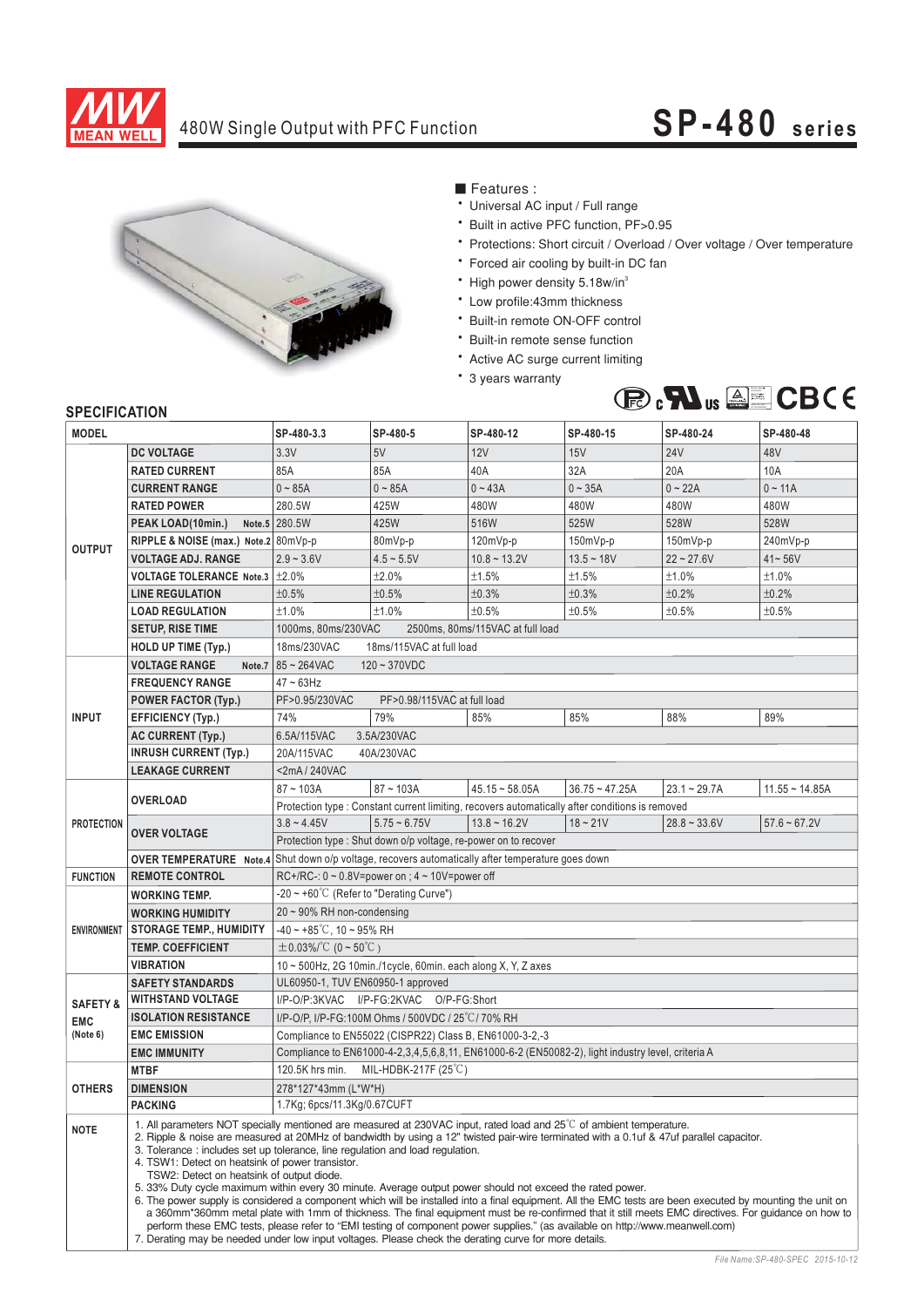

## 480W Single Output with PFC Function **SP-480 series**



*File Name:SP-480-SPEC 2015-10-12*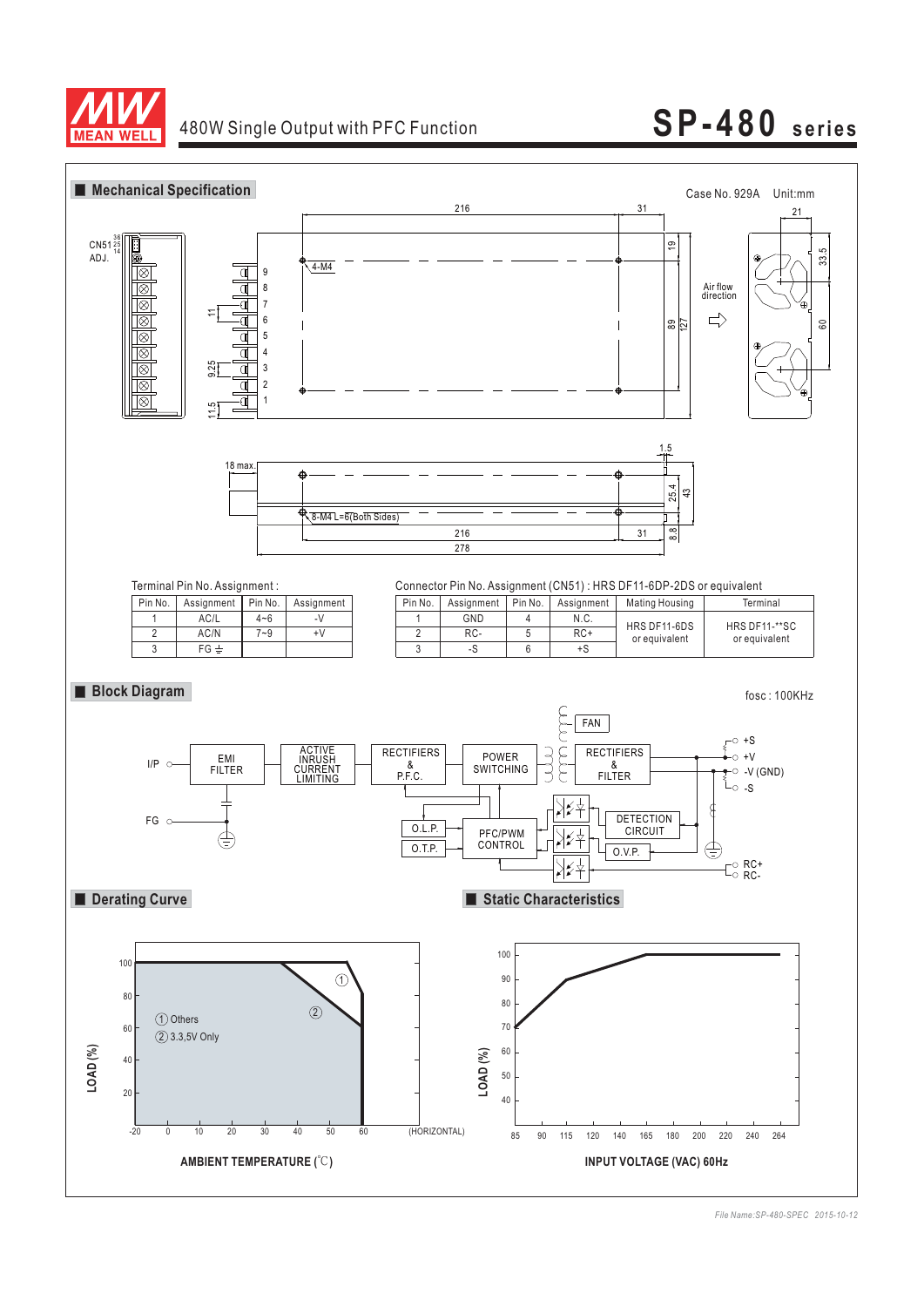

## 480W Single Output with PFC Function **SP-480 series**



Power on :  $V$  is  $0 \sim 0.8V$ 



*File Name:SP-480-SPEC 2015-10-12*